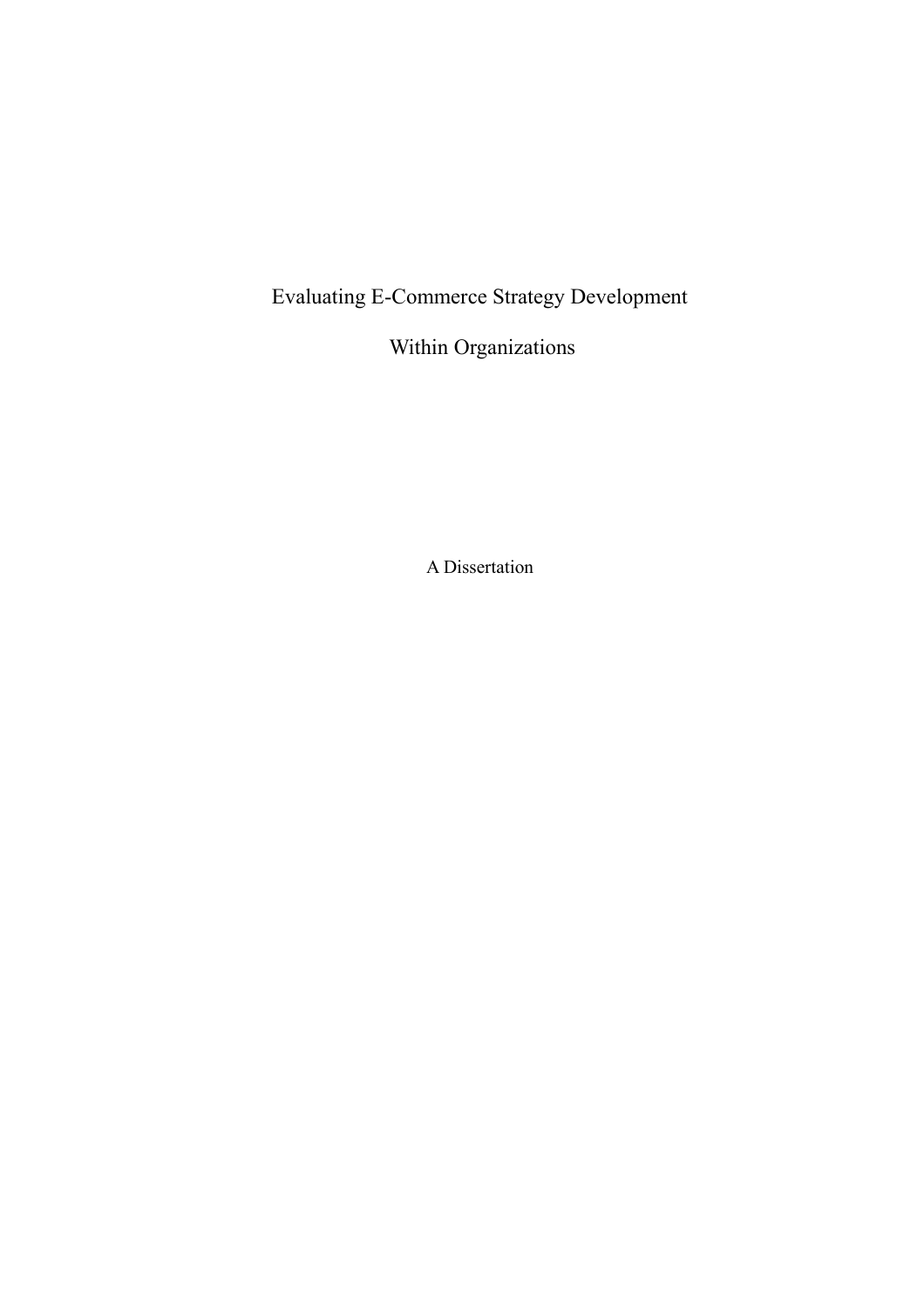## Background

The news about the "New Economy" has triggered many entrepreneurial ventures to exploit on the electronic commerce (e-commerce) opportunities. Ventures such as Amazon and eBay have received significant media attention and investor optimism about the potential of ecommerce. Now that the smoke has settled, both management and academic researchers have become interested on the impact of e-commerce on those companies that have supplemented their brick-and-mortar outlets with e-commerce initiatives.

Several researches have emerged on effect of e-commerce on organizational strategy. Tapscott et al (1998) discusses the organizational changes created by B2B e-commerce and the benefits of deploying e-commerce within the organization. O'Connell (2000) discusses the effect of e-commerce in the organizational structure in light of the resource-based view and transaction cost theory. E-commerce has been seen as improving efficiency, communication and lowering costs across business processes (O'Connell, 2000; Krovi et al., 2003; Garicano and Kaplan, 2001).

In addition, researches have also shown the influence of e-commerce on brand management. Wind & Mahajan (2001). discuss how the competitive environment is changing with the increasing number of Internet users and how the new technology is redefining the marketplace. The research presented a conceptual framework delineating the drivers and outcomes of marketing strategy in the context of competing in both physical and electronic marketplace. Part of the emergence of an electronic marketplace is the ability of organizations to offer highly customized products to consumers, and the capability to build and to manage customer relationships (Brown, 2000).

The aim of the research is to investigate the way in which an organization develops its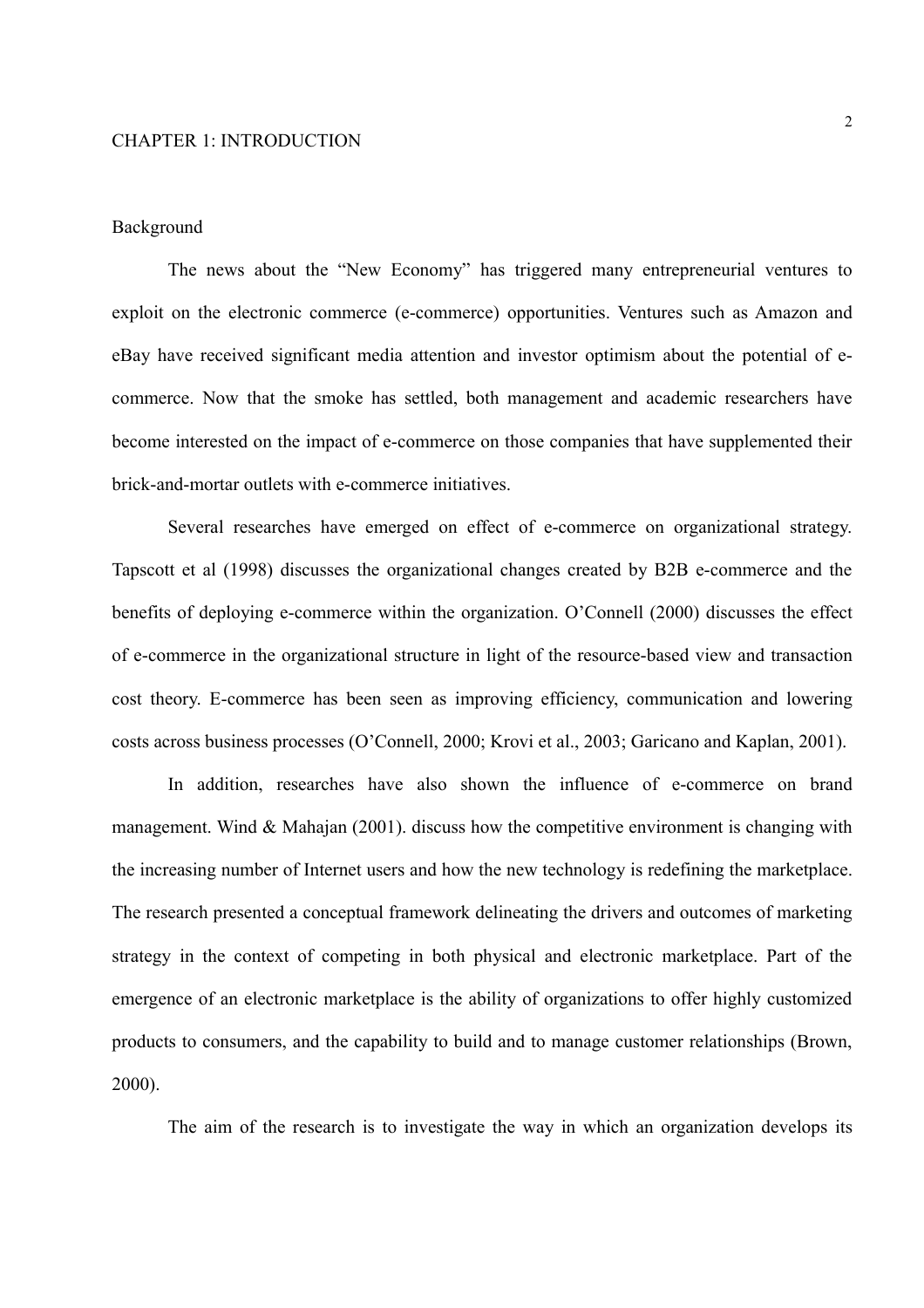electronic commerce strategy over time in light of existing strategic approaches and development found within related literature. The research particularly looks into Marks & Spencer e-commerce strategy as the case study for the research. The research looks into how Marks & Spencer has developed and implemented its e-commerce strategy.

Drawing from strategic management theories the research specifically focuses on the how an e-commerce strategy is grounded on reducing transaction costs within the organization and across the value chain. Furthermore, the research also looks into the importance of relationship marketing and how e-commerce is providing organizations with the necessary technology to achieve seamless exchange of information and reduced costs. Strategically the adoption of ecommerce within an organization hinges on these two important strategic management theories.

In addition, the research is confined within the business-to-consumer (B2C) market, since business-to-business (B2B) relations are frequently characterized by a small number of customers and a strong emphasis on personal contacts between customers and salespeople as their means of marketing communication. Therefore the research focuses on how consumers view their shopping experience within an e-commerce site, particularly Marks & Spencer.

The Overview of the Study

The remainder of this study is as following statement:

Chapter 2, Literature Review, will provide a concise concept and explanation of electronic commerce within retail organization. The review of related literature discusses the concept and application areas of e-commerce within organization. The review will also tackle the important strategic management concepts such as transaction cost theory and relationship marketing and how e-commerce is enabling organizations achieve increased efficiency, improved communication, and lower costs across its value chain